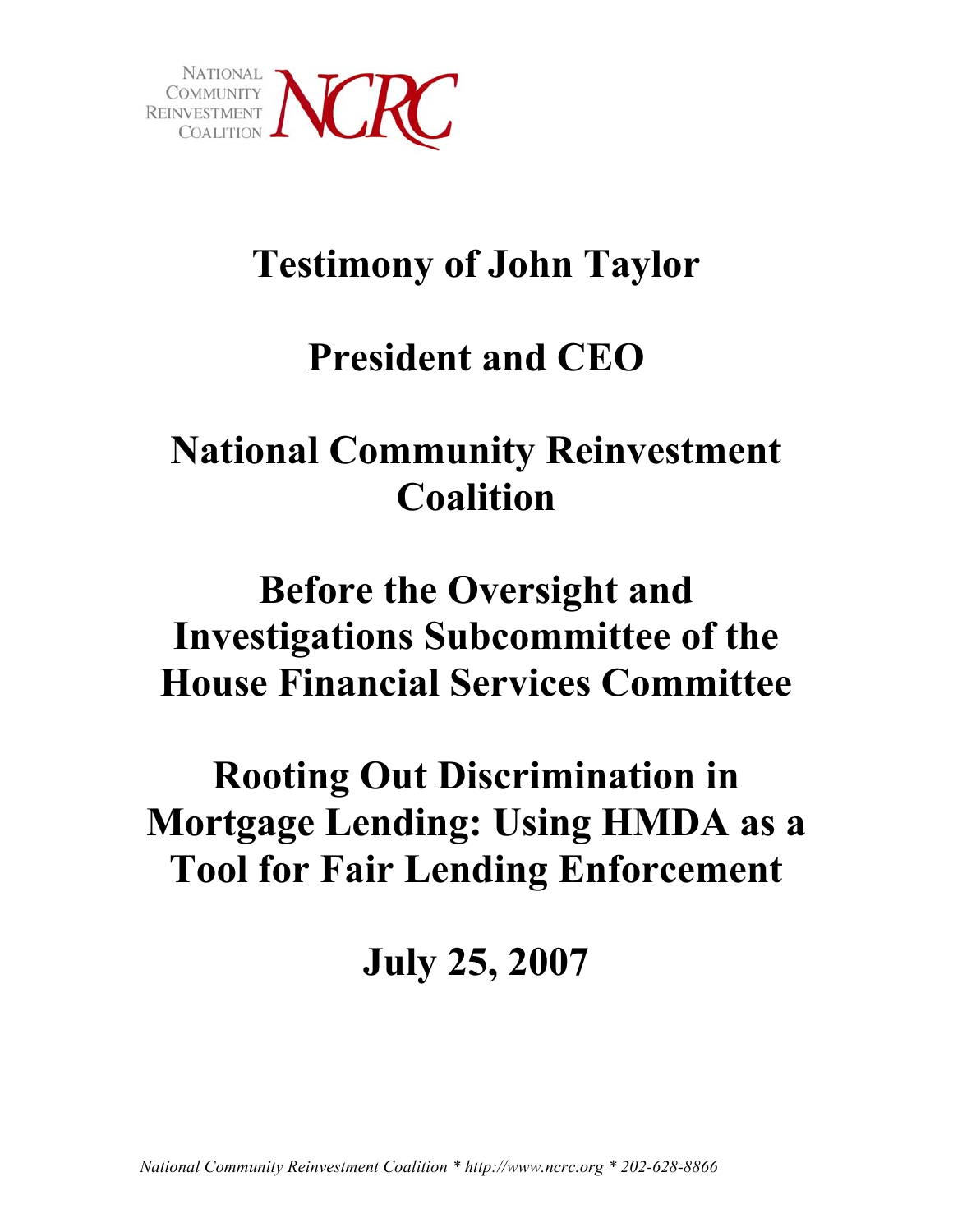

Good afternoon, Chairman Watt and Ranking Minority Member Miller, I thank you for the honor and opportunity to present testimony today on behalf of the National Community Reinvestment Coalition (NCRC) on this important topic. NCRC is the nation's economic justice trade association of 600 member organizations dedicated to increasing access to capital and credit for working class and minority communities.

Over the years, the federal regulatory agencies have succeeded in preserving the profitability and vitality of one of the world's most enviable banking systems. Their oversight in this regard is to be commended. The regulatory agencies, however, have not devoted an equal amount of effort to protect financially vulnerable consumers and homebuyers.

The objective of regulatory oversight must be to create or promote healthy and competitive markets for all consumers, regardless of color, income, age, or gender. We have a saying at NCRC that we strive to make "capitalism" work in all communities. In line with this saying, we believe the nation's regulators must ensure that responsible lenders are competing vigorously and offering a high degree of product choice in all communities.

Unfortunately, the reality in our country remains one of a dual lending marketplace in which white and affluent communities enjoy a wide range of product choice while minority and working class communities are stuck with the high-cost home mortgage lenders, the check cashers, the payday outlets, and the car title lenders. It is unfortunate that the nation's most financially vulnerable and fragile consumers receive starkly inferior access to mainstream financial services and regulatory protection that could help them better leverage their limited resources and improve their financial wellbeing.

HMDA data has been a vital tool over the years not only for enforcement activities of the federal agencies but also the fair lending enforcement carried out by nonprofit community-based organizations. Markets work best when they are transparent; when information on prices and treatment of consumers is clear and publicly available. By removing the veil of secrecy and shinning a public spotlight on financial institutions' lending activities, HMDA data has reduced the amount of discrimination and abuse in the marketplace. Yet, as powerful as HMDA data has been in the efforts to stop discrimination, the full potential of HMDA has not been realized because key data elements remain missing from HMDA data.

NCRC's testimony will describe in detail how fair lending and consumer protection regulation has failed adequately to protect consumers. The federal agencies have taken some important and initial steps this year, but the fair lending and consumer protection regulatory infrastructure remains incomplete. In the face of unprecedented regulatory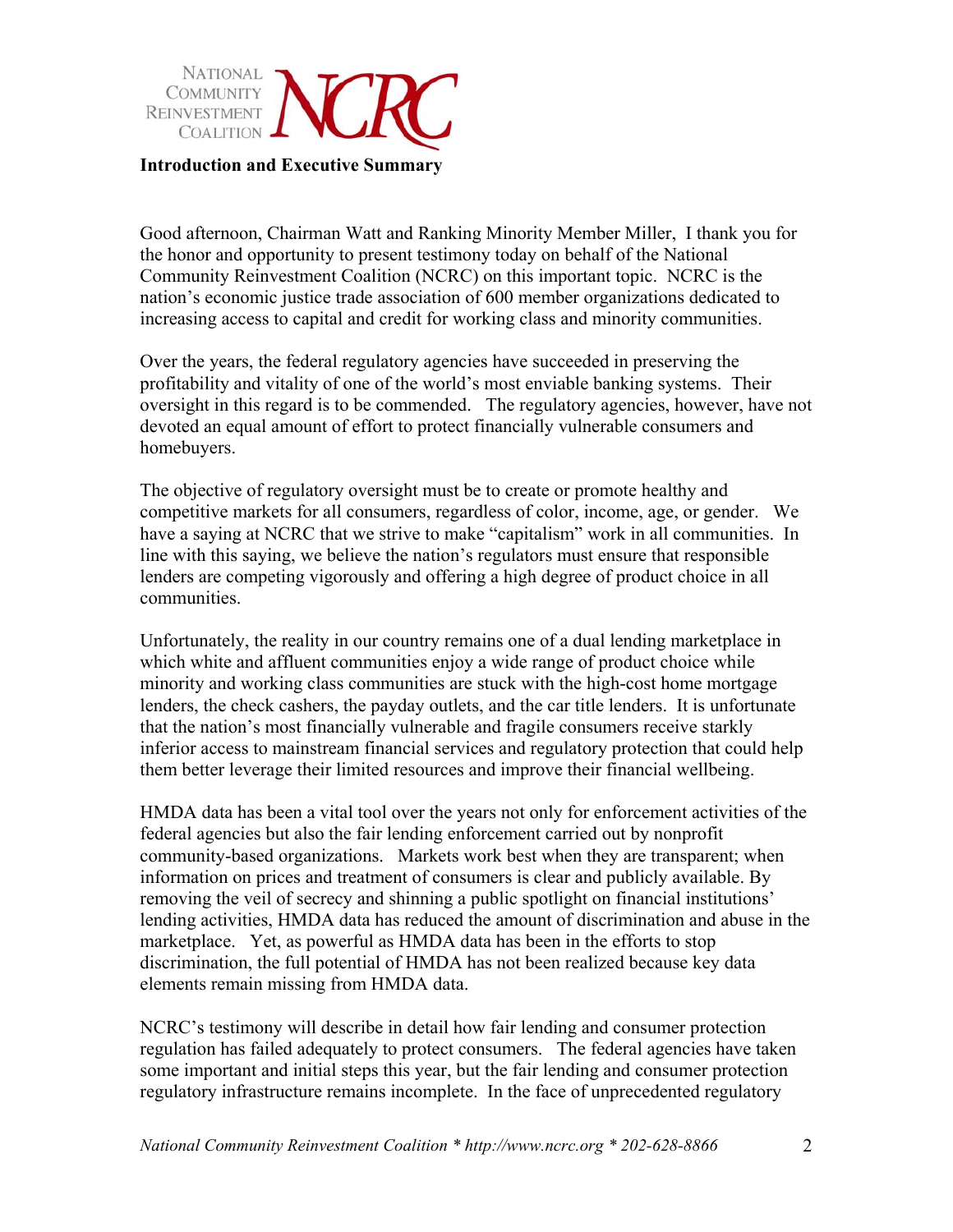

failure, resulting in potentially more than two million foreclosures and the loss of more than a hundred billion dollars of consumer housing wealth, only modest additional enforcement efforts are even beginning to take shape.

Last year, the House Financial Services Committee had a hearing on HMDA and regulatory oversight. We are pleased that you are holding this important hearing again this year and hope that these hearings lead to concerted action since we are facing a predatory lending crisis. In 2006, there were more than 1 million families in foreclosure and this year, there are already more than 925,000 families in foreclosure.

## **The Dual Lending Marketplace**

 $\overline{a}$ 

A looming foreclosure crisis confronts America as lending institutions have engaged in new forms of dangerous high-cost lending. As this committee knows, most of the highcost or subprime lending made in recent years feature adjustable rate mortgages (ARMs) with low "teaser" rates for the first few years followed by rapidly rising rates. Incredibly, many lenders assessed borrowers' abilities to repay only at the low teaser rates. These loose underwriting standards have created the conditions for a perfect storm as almost 2 million of the ARM loans will re-set or start adjusting upward from their initial rates in 2007 and  $2008<sup>1</sup>$ 

A particularly disturbing aspect of this lending is the fact that a disproporationate share of it has fallen on the backs of many of the most financially vulnerable households: modest income and minority families. NCRC released a report this month entitled *Income is No Shield Against Racial Differences in Lending.* Using HMDA data from 2005 (the most recent year available for industry-wide data), NCRC observes striking racial disparities in high-cost lending. If a consumer is a minority, particularly an African-American or a Hispanic, the consumer is most at risk of receiving a poorly underwritten high-cost loan.

Middle-class or upper-class status does not shield minorities from receiving dangerous high-cost loans. In fact, NCRC observes that racial differences in lending increase as income levels increase. In other words, middle- and upper-income (MUI) minorities are more likely relative to their MUI white counterparts to receive high-cost loans than lowand moderate-income (LMI) minorities are relative to LMI whites. Mainstream media has carried hundreds of articles on the predatory lending debacle facing the country – some of which have focused on the disproportionate impact of the crisis on middleincome minority consumers. The Wall Street Journal, for example, recently wrote a poignant and detailed article describing widespread foreclosures due to predatory lending in Detroit's middle-income African-American communities. 2

<sup>&</sup>lt;sup>1</sup> "Regulators are Pressed to Take Tougher Stand on Mortgages," by Gregg Hitt and James R. Hagerty, Wall Street Journal, March  $23, 2007$ 

 $2$  Mark Whitehouse, "A Day of Reckoning Subprime Aftermath: Losing the Family Home – Mortgages Bolstered Detroit's Middle Class Until Money Ran Out," Wall Street Journal, May 30, 2007, page A1.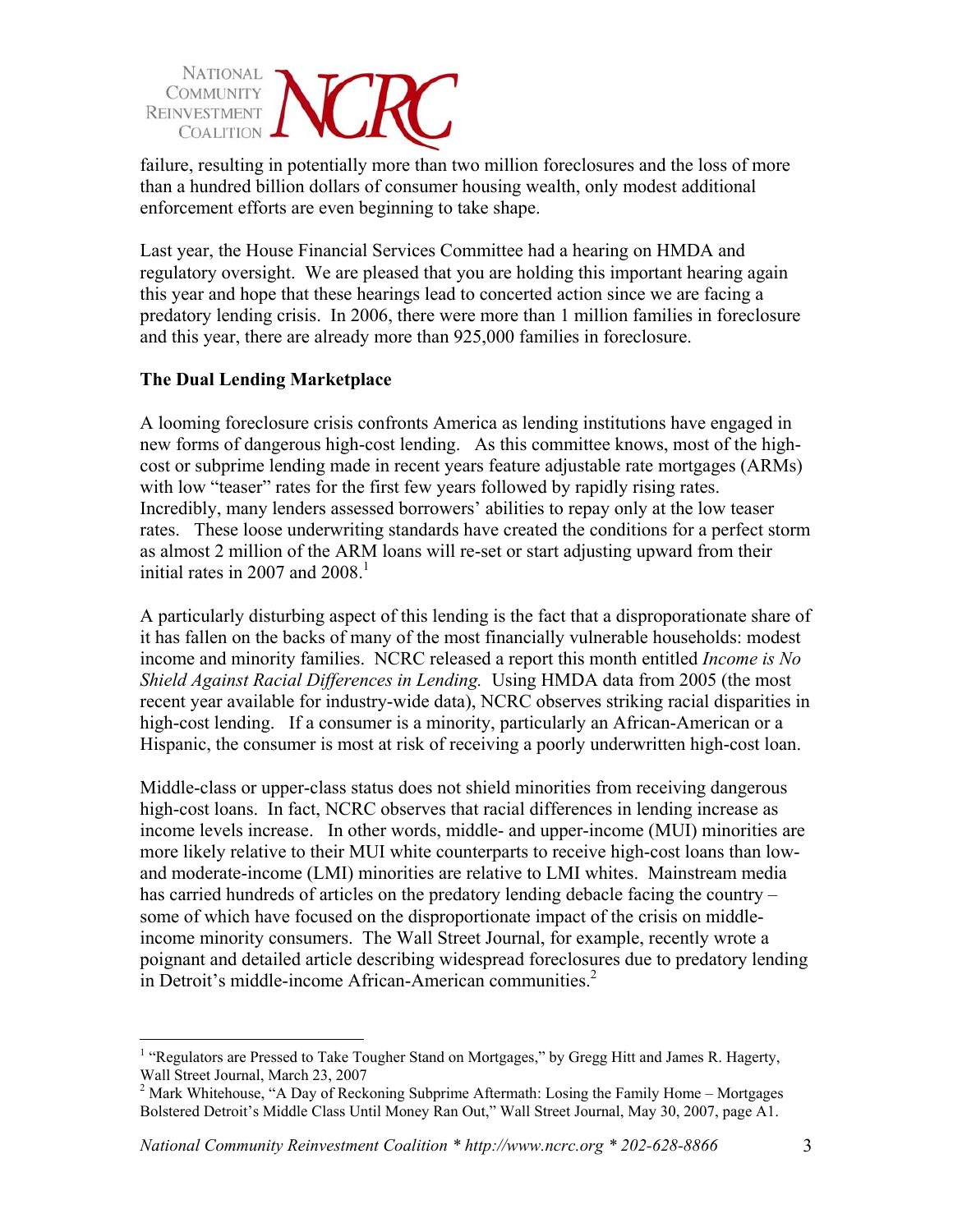

NCRC has consistently maintained the position that responsible high-cost lending serves legitimate credit needs. Higher-cost loans compensate lenders for the added risk of lending to borrowers with credit imperfections. However, wide differences in lending by race, even when accounting for income levels and credit quality, suggests that more minorities are receiving high-cost loans than is justified based on financial criteria. Previous studies by NCRC and others suggest that minorities are, in fact, receiving a disproportionately large amount of high-cost loans, after controlling for creditworthiness and other housing market factors. When minorities receive a disproportionate amount of high-cost loans, they lose substantial amounts of equity through higher payments to their lenders. In addition, they are more exposed to irresponsibly underwritten ARM loans.

The lending disparities for African-Americans were large and increased significantly as income levels increased. In the *Income is No Shield* report, we found that African-Americans of all income levels were twice as likely or more than twice as likely to receive high-cost loans as whites in 171 metropolitan statistical areas (MSAs) during 2005. MUI African-Americans were twice as likely or more than twice as likely to receive high-cost loans as MUI whites in 167 MSAs. In contrast, LMI African-Americans were twice as likely or more than twice as likely to receive high-cost loans as LMI whites in 70 MSAs. Moreover, MUI African-Americans receive a large percentage of high-cost loans. In 159 metropolitan areas, more than 40% of the loans received by MUI African-American were high-cost loans**.** 

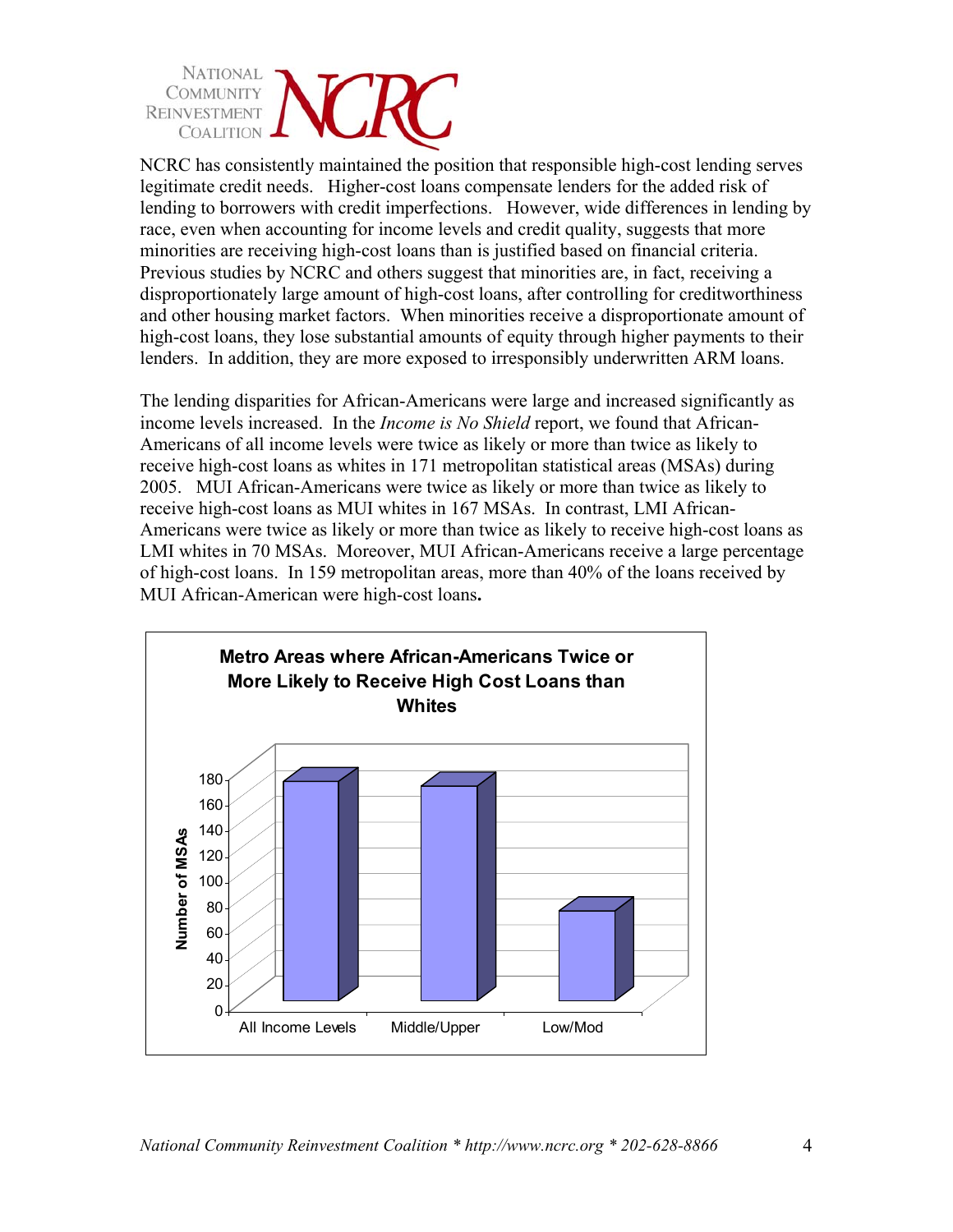

Considering all the metropolitan areas across the country, NCRC's report found that Charlottesville, VA; Durham, NC; Greenville, NC; Raleigh, NC; and Cambridge, MA had the largest overall lending disparities for African-Americans. In each of these MSAs, African-Americans were 3.4 times or more likely than whites to receive high-cost loans.

Mr. Chairman, North Carolina metropolitan areas were three of the five worst metropolitan areas in terms of African-American/white disparities. Moreover, in Charlotte, which is in your district, MUI African-Americans were 2.91 times more likely than MUI whites to receive high-cost loans.



Hispanics also experienced greater disparities in high-cost lending compared to whites as income levels rose. LMI Hispanics were twice or more likely to receive high-cost loans than LMI whites in 10 MSAs. MUI Hispanics were twice or more likely to receive highcost loans than MUI whites in 75 MSAs. In addition, the percentage of high-cost loans received by MUI Hispanics was high. For MUI Hispanics, more than 40% of the loans received were high-cost in 71 MSAs and more than 30% of the loans received were highcost in 137 MSAs.

The five worst metropolitan areas for overall Hispanic/white lending disparities are Cambridge, MA; Boulder, CO; San Francisco, CA; Essex County, MA; and Barnstable Town, MA. In each of these areas, Hispanics are 2.9 times or more likely than whites to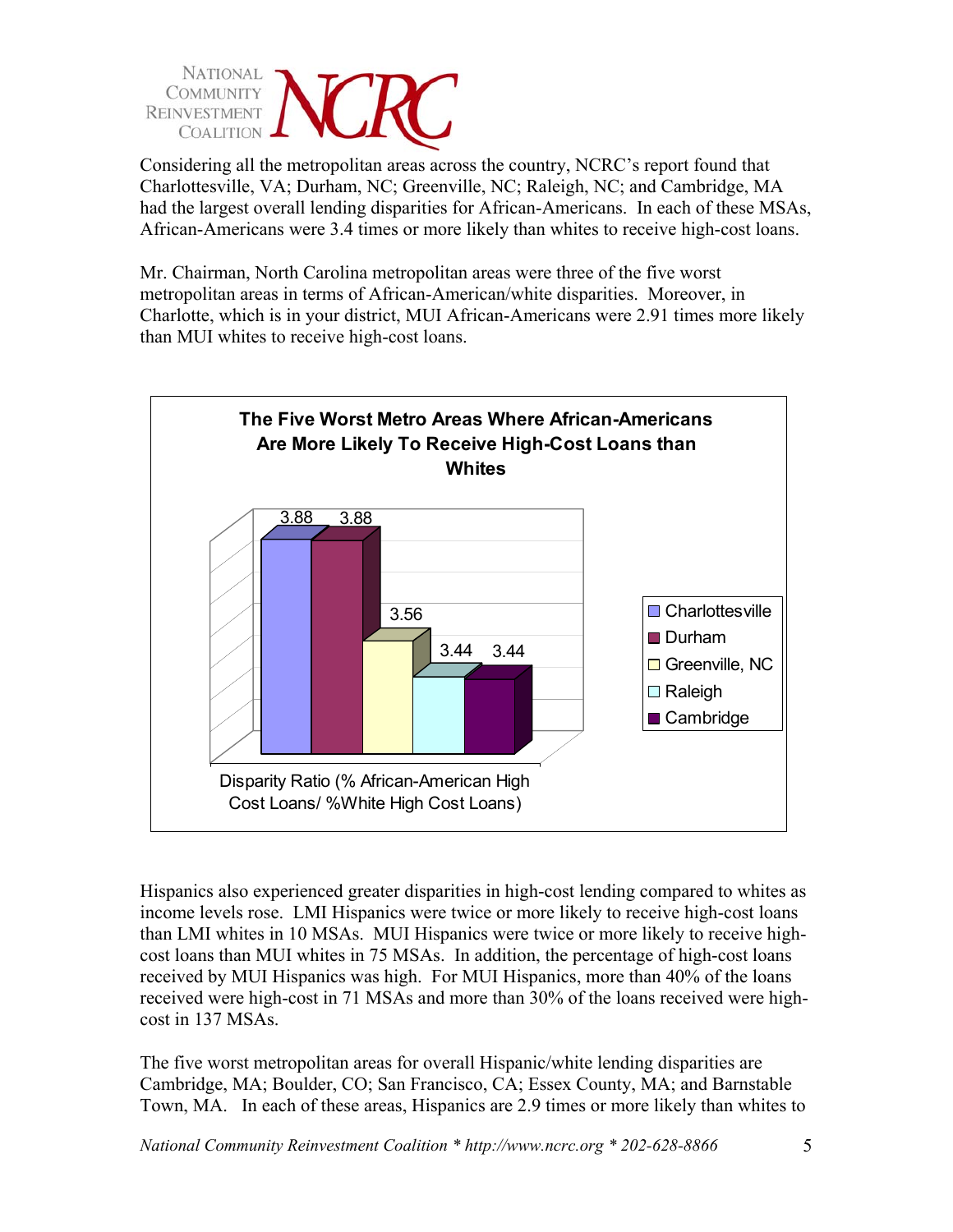

receive high-cost loans. Three of the worst metropolitan areas are in the home state of the Chairman of the House Financial Services Committee.



Some financial trade associations, particularly the Mortgage Bankers Association, were quick to criticize NCRC's *Income is No Shield Study* as a simplistic study that failed to control for creditworthiness and other important underwriting variables. The technical validity of their criticism is to some extent, accurate. But the point is nevertheless meaningless to public policy. The financial trade associations have repeatedly and continue adamantly to oppose enhancing HMDA data with additional critical variables that would enable the Federal Reserve and other agencies to immediately identify potentially illegal disparities.

Actions to preclude our ability to understand more clearly where illegal actions are occurring should not be rewarded by dismissing studies that reach compelling and insightful findings with the limited data available. Rather than dismissing our findings, Congress should address the concern raised by the Mortgage Bankers Association by adding variables to the HMDA database that will allow all participants in the housing markets to understand better what is actually occurring. That way, important Hearings, such as this one, can focus on addressing the obvious and significant problems that exist rather than debating the existence of real and legitimate concerns.

On a one-time basis, NCRC was able to obtain creditworthiness data and combine it with HMDA data in our *Broken Credit System* study released in early 2004. NCRC selected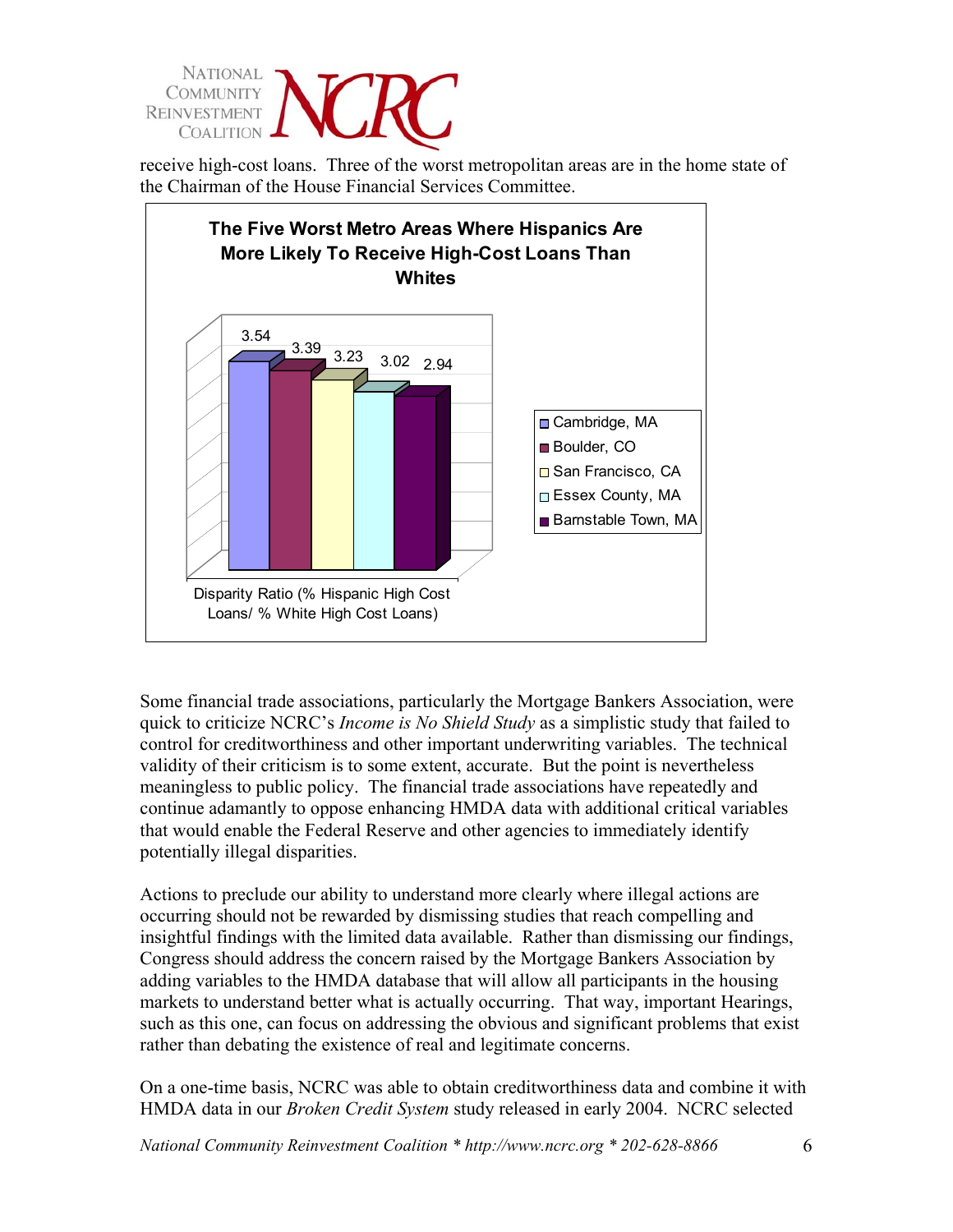

ten large metropolitan areas for the analysis: Atlanta, Baltimore, Cleveland, Detroit, Houston, Los Angeles, Milwaukee, New York, St. Louis, and Washington DC. As expected, the number of subprime loans increased as the amount of neighborhood residents in higher credit risk categories increased. After controlling for risk and housing market conditions, however, the race and age composition of the neighborhood had an independent and strong effect, increasing the amount of high cost subprime lending. In particular:

- ! The level of refinance subprime lending increased as the portion of African-Americans in a neighborhood increased in nine of the ten metropolitan areas. In the case of home purchase subprime lending, the African-American composition of a neighborhood boosted lending in six metropolitan areas.
- ! The impact of the age of borrowers was strong in refinance lending. In seven metropolitan areas, the portion of subprime refinance lending increased solely when the number of residents over 65 increased in a neighborhood.

In addition to the NCRC report, two studies conducted by Federal Reserve economists found that subprime lending increases in minority neighborhoods after controlling for creditworthiness and housing market conditions.<sup>3</sup> The Center for Responsible Lending also recently used HMDA data with pricing information to reach the same troubling conclusions that racial disparities remain after controlling for creditworthiness. 4

NCRC strongly believes that additional underwriting variables such as creditworthiness need to be added to the HMDA data. But until this data becomes regularly available, the existing evidence and research suggests that the burden lies upon skeptics to disprove that market barriers including discrimination have impeded equal access to fairly priced loans for minorities and other protected classes.

## **Mystery Shopping Corroborates HMDA Disparity Findings**

 $\overline{a}$ 

Non-HMDA data evidence provides strong support to the NCRC HMDA data findings. NCRC has a civil rights enforcement division that engages in mystery shopping, which has consistently uncovered disparate pricing and treatment for minorities with the same or better qualifications than whites. NCRC has reached these findings regardless of whether the financial institutions tested are brokers, mortgage companies, or other types of financial institutions.

<sup>3</sup> Paul S. Calem, Kevin Gillen, and Susan Wachter, *The Neighborhood Distribution of Subprime Mortgage Lending*, October 30, 2002. See also Paul S. Calem, Jonathan E. Hershaff, and Susan M. Wachter, *Neighborhood Patterns of Subprime Lending: Evidence from Disparate Cities*, in Fannie Mae Foundation's Housing Policy Debate, Volume 15, Issue 3, 2004 pp. 603-622.

<sup>4</sup> Center for Responsible Lending, *Unfair Lending: The Effect of Race and Ethnicity on the Price of*

*Subprime Mortgages,* see http://www.responsiblelending.org/issues/mortgage/reports/page.jsp?itemID=29371010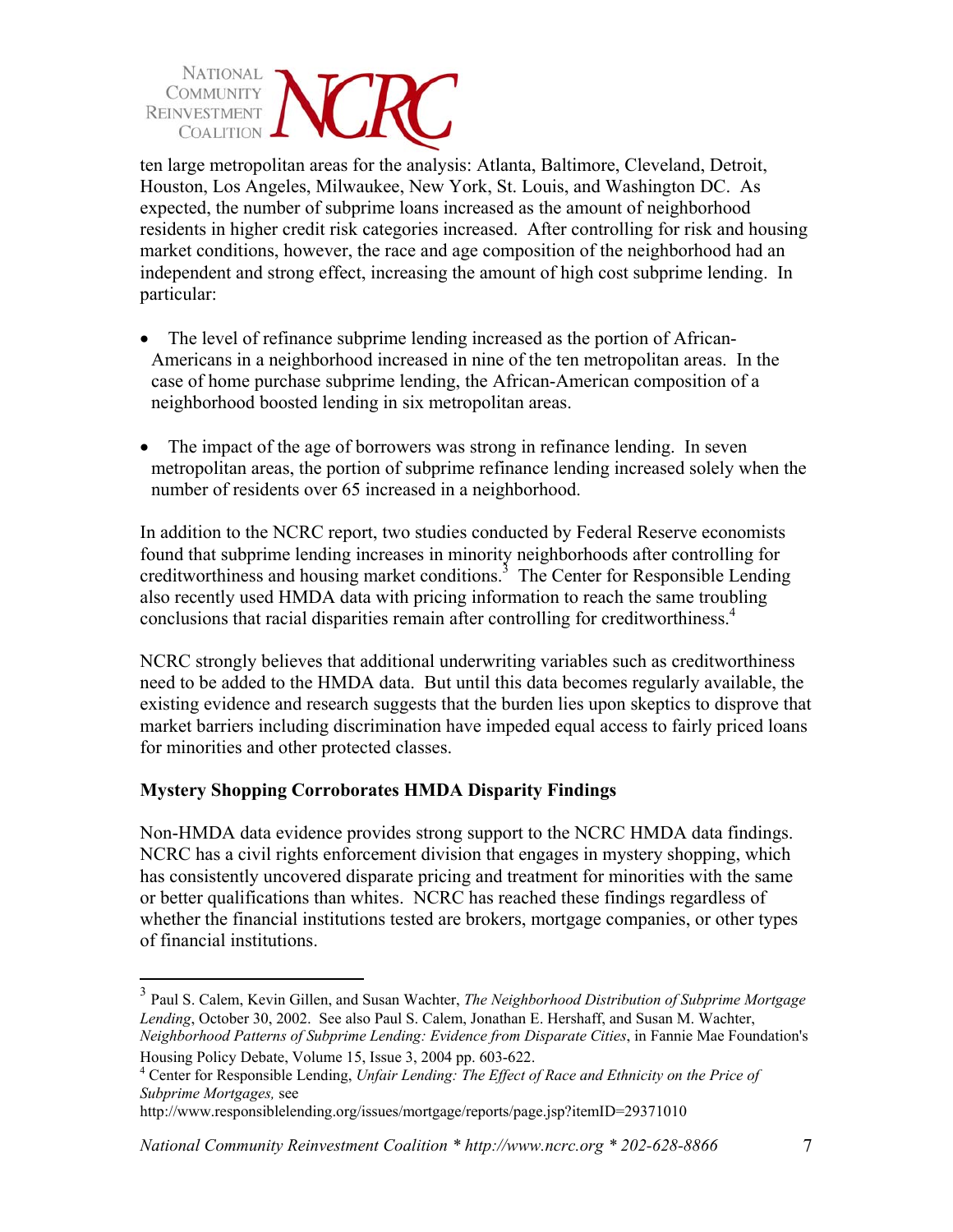

From 2004 to 2006, NCRC conducted mystery shopping of mortgage brokers, both large and small. Posing as loan seekers, both White testers (the control group) and Black or Hispanic testers (the protected group) met with and called local brokers to inquire about their loan options. The protected-class testers were actually given more attractive profiles in terms of their amount of equity, credit standing and employment tenure, and should have logically received better treatment. Instead, NCRC's fair lending testing of mortgage brokers uncovered a 46% rate of disparate treatment based on race and national origin.

NCRC's broker testing yielded 106 total complete, matched-pair tests. Individuals located in the metropolitan areas of Atlanta, Baltimore, Chicago, the District of Columbia, Houston, Los Angeles and Saint Louis tested brokers that were local, established businesses. In conducting the broker testing, NCRC found several companies with particularly egregious initial results. In these cases, testers were again dispatched for follow up testing to confirm and further investigate the practices of these companies. Of the 106 total tests, 84 separate companies were tested, the difference being as a result of 22 follow up tests.

A portion of the follow up tests were directed at Allied Home Mortgage Capital Corporation, against whom NCRC has filed a fair housing complaint. Additional complaints may also be filed, pending further investigation.

Our results documented the following disturbing patterns:

- African Americans and Latinos were discouraged 25% of the time concerning their efforts to meet with a broker, while white testers were discouraged only 12% of the time in their efforts to obtain credit.
- African Americans and Latinos were questioned about their credit over 32% of the time. White shoppers were only questioned about credit 13% of the time.
- White mortgage seekers had specific products discussed with them 91% of the time, while African Americans and Latinos had specific products discussed with them 76% of the time. Further, White testers received two rate quotes for every one quoted to African American and Latino testers.
- NCRC documented pricing discrimination in 25% of the fair lending tests, and noted that fees were discussed 62% of the time with white testers but only 35% of the time with "protected testers."
- Fixed rate loans were discussed 77% of the time with white testers but only 50% of the time with African American and Latino testers.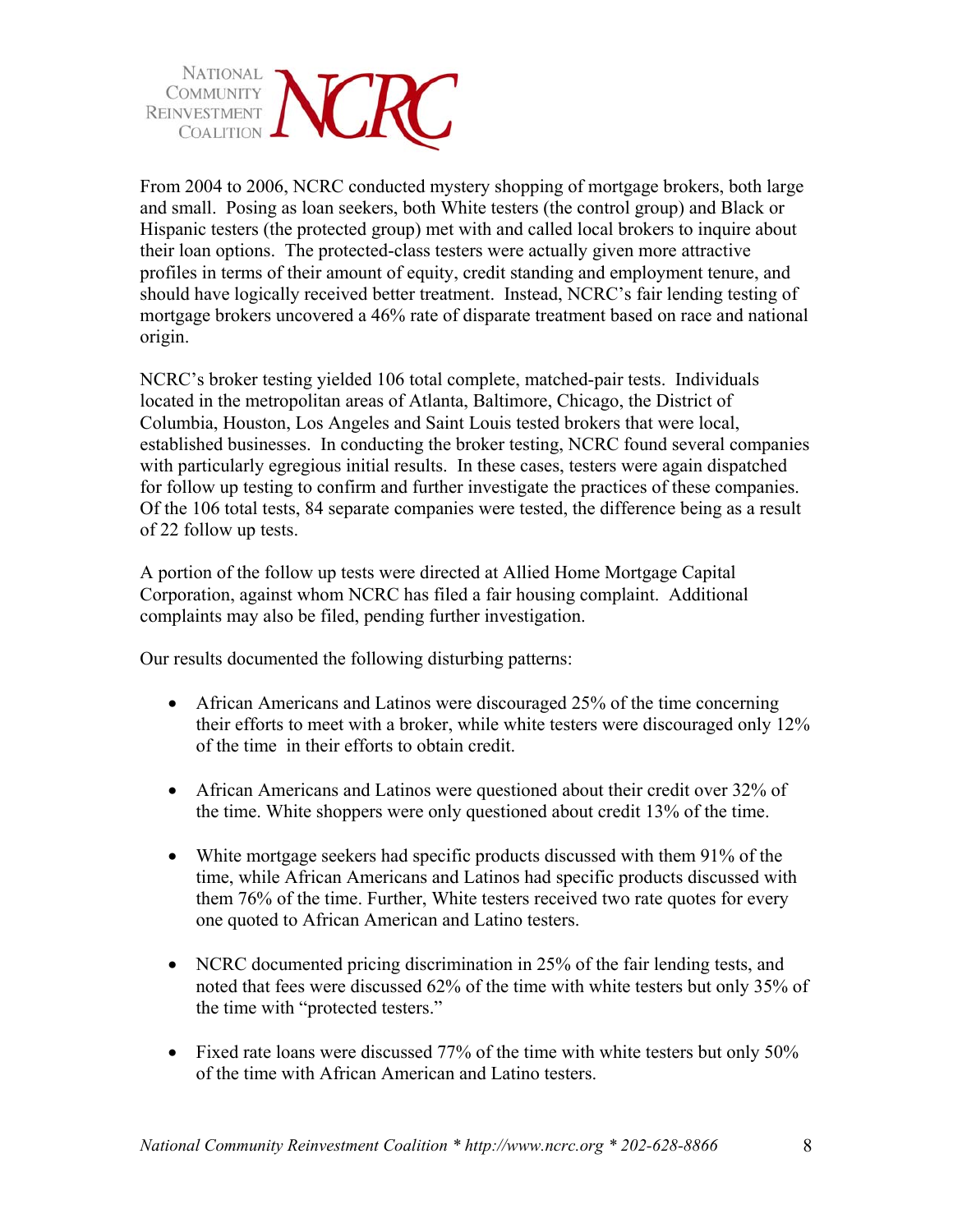

These results are very troubling and document the fact, controlling for credit and individual applicant qualification factors, African Americans and Latinos are being discriminated against in the marketplace and being forced to pay a "race tax" due to unequal access to credit.

#### **Fair Lending and Consumer Protection Regulatory Enforcement**

Despite the strong evidence suggesting that the lending market is not working in an efficient or equitable manner for working class and minority populations, the state of fair lending and consumer protection regulatory infrastructure is not at the point where it can effectively combat the enormous barriers in the marketplace for traditionally underserved populations.

Current federal fair lending efforts are inadequate to protect the interests of working class and minority consumers. In September of 2005, the Federal Reserve Board stated that it referred about 200 lending institutions to their primary federal regulatory agency for further investigations based upon the Federal Reserve's identification of significant pricing disparities in HMDA data.<sup>5</sup> An industry publication subsequently quoted a Federal Reserve official as stating that these lenders accounted for almost 50 percent of the HMDA-reportable loans issued in 2004.<sup>6</sup> In September of 2006, the Federal Reserve Board referred a larger number of lenders, 270, to their primary regulatory agencies for further investigations. 7

Unbelievably and inconceivably, not a single case of discrimination or civil rights violations have arisen from the roughly 470 Federal Reserve referrals. While the HMDA data analysis by itself cannot conclude which financial institutions were discriminating, it is beyond the point of credulity to conclude that Federal Reserve investigators could be so consistently inaccurate in their assessments about possible violations of fair lending laws. When the HMDA data was not as detailed, the Department of Justice in the 1990's settled about a dozen cases alleging discrimination with major lenders including Long Beach Mortgage and Huntington.<sup>8</sup> These settlements had industry-wide impacts as

1

<sup>7</sup> Joe Adler, *Big Increase in Lenders with Suspect HMDA Data*, American Banker, September 11, 2006.

<sup>5</sup> Robert B. Avery, Glenn B. Canner, and Robert E. Cook, *New Information Reported under HMDA and Its Application in Fair Lending Enforcement*, Federal Reserve Bulletin, Summer 2005, http://www.federalreserve.gov/pubs/bulletin/2005/05summerbulletin.htm

 $6$  Inside Regulatory Strategies, November 14, 2005, p.2.

<sup>&</sup>lt;sup>8</sup> There were a couple of cases in 2002 and 2004, but these cases were before the new HMDA pricing information was available. The cases involved the Department of Justice versus Decatur Federal Savings and Loan, September 1992; Shawmut Mortgage Company, December 1993; BlackPipe State Bank, December 1993; Chevy Chase, FSB, August 1994; Huntington Mortgage Company, October 1995; Security State Bank of Pecos, October 1995; Northern Trust Company, 1995; First National Bank of Gordon, April 1996; Long Beach Mortgage Company, September 1996; First National Bank of Dona Ana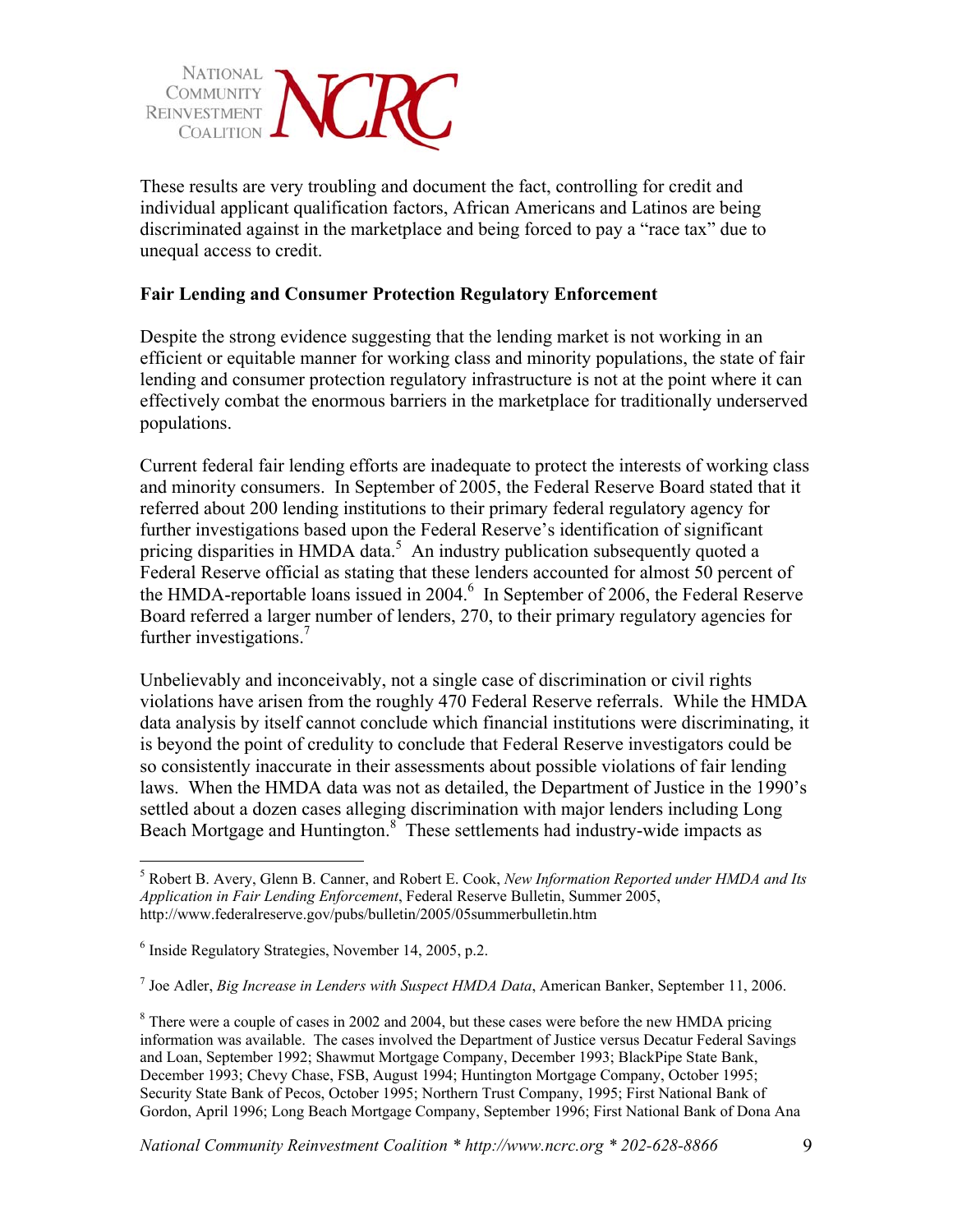

lending institutions knew that the Department of Justice was serious about enforcing the nation's civil rights laws. A resumption of these settlements by the Department of Justice would send a clear signal to the bad actors in the lending industry.

Another overlooked component of fair lending enforcement consists of fair lending reviews accompanying Community Reinvestment Act (CRA) exams and bank merger applications. Evidence of discriminatory and illegal lending can result in downgrades of CRA ratings for banks if the discrimination and illegal lending was widespread and the lender had not taken action to end the practices. Unfortunately, there is no evidence to believe that the fair lending reviews conducted concurrently with CRA exams are rigorously testing for abusive, discriminatory, and illegal lending. In most cases, even for the largest banks in the country, the fair lending section of the CRA exam reports in one to three sentences that the regulatory agency tested for evidence of illegal and discriminatory lending and that no such lending was found.<sup>9</sup> There is no discussion of what precisely had been done to reach this conclusion. Meanwhile, excessive high-cost lending continues to destroy the wealth of vulnerable protected class households and the communities in which they live – creating increasing challenges and problems for those consumers ever to become part of America's mainstream financial system.

Community groups and the general public would have much more assurance that fair lending reviews were rigorous if the federal agencies described what types of fair lending reviews they conducted. For example, based on risk factors identified in HMDA and CRA data screening, did the agencies probe for race or gender discrimination, did they scrutinize loans for evidence of flipping or steering? A detailed description of the types of fair lending tests conducted and the results of those tests would provide a level of public confidence in fair lending enforcement that is currently lacking. The agencies used to provide detailed descriptions in the fair lending section of CRA exams in the midto late-1990's.

The bank merger application process has also become woefully lax in the last few years. Large bank mergers present numerous and complex fair lending and CRA issues that are receiving cursory attention. This has occurred in a time when minority households are growing as a share of America's total population. Rather than ensuring this fast growing population has access to financial services that will enable them to build wealth and contribute to the economy, CRA and fair lending enforcement is waning.

One example of this is that the federal agencies have chosen to conduct very few public hearings on mergers in the last few years. Public hearings provide an important

 County, January 1997; Albank, August 1997; Deposit Guaranty National Bank, September 1999; Mid America Bank, FSB, 2002; Fidelity Federal Bank, FSB, July 2002; First American Bank, July 2004.

<sup>9</sup> For example, a federal agency had this to say on the CRA exam's fair lending review of one large bank with several affiliates, a number of whom make high cost loans: "We found no evidence of illegal discrimination or other illegal credit practices." That was the only sentence in the fair lending review section.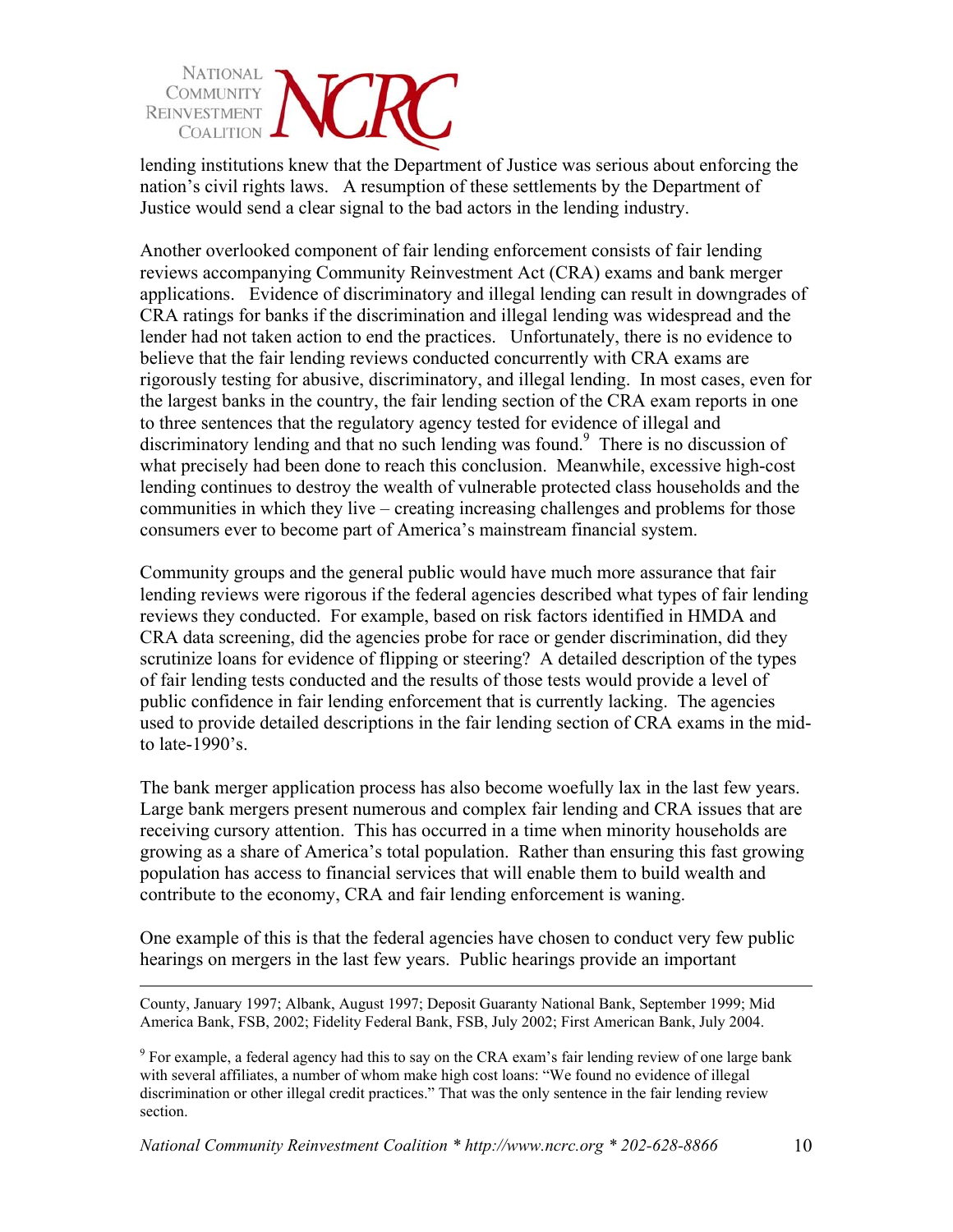

opportunity for community organizations, elected officials, and bank representatives to more fully explore the range of issues in merger applications than can be possibly done through written comments alone on merger applications. Public hearings also provide opportunities for regulatory officials to ask questions of stakeholders and engage in a dialogue over the range of issues. Information collected and digested at these hearings enable all stakeholders to build in fair lending safeguards if and when the banks eventually merger.

The last major merger applications that were subject to public hearings were the Bank of America and Fleet merger and J.P. Morgan Chase and Bank One merger back in 2004. In 2006, Wachovia acquired the largest lender of exotic mortgages, World Savings, yet there was no public hearing on this merger that posed profound fair lending and safety and soundness issues. Likewise, Regions had proposed to take over Amsouth bank in 2006. Although this merger involved two of the larger banks in the South in the wake of the Katrina and Rita disaster, the Federal Reserve declined to hold a public hearing when the merger clearly had ramifications for the recovery of the Gulf States. More recently, the Federal Reserve declined to hold a hearing on the merger of Bank of New York and Mellon although the Bank of New York had received low ratings on two of the three tests on their two most recent CRA exams.<sup>10</sup>

The federal bank regulatory agencies are not the only agencies that have failed effectively to utilize the available tools and fair lending processes at their disposal. The Department of Housing and Urban Development (HUD) has a complaint process whereby a nonprofit organization can file a fair lending complaint alleging redlining, steering, and other actions that violate the Fair Housing Act and/or Equal Credit Opportunity Act. Unfortunately, in the fair lending complaints NCRC has filed, we have found a lack of expertise and capacity for processing the complaints among the HUD staff in the field offices.

## **Recent Moves by the Regulatory Agencies to Bolster their Fair Lending and Consumer Protection Enforcement – A Start but Not Enough**

Cleary, NCRC advocates strongly that the federal agencies use their existing authority much more effectively. Yet, the existing authority would not be enough to keep pace with market developments as the regulatory agencies themselves have recognized. While NCRC appreciates the recent regulatory moves, they still remain inadequate by themselves to create fair and competitive markets in working class and minority communities.

Over the last year, the federal agencies have adopted guidance on non-traditional and subprime lending. Among other provisions, the guidance requires an ability to repay

<sup>1</sup> <sup>10</sup> Bank of New York received a low satisfactory on its lending and service test from the Federal Reserve Bank of New York on both its 2005 and 2003 CRA exams. In other words, the bank was close to failing on two CRA exams in succession. Yet, no public hearing on the merger occurred.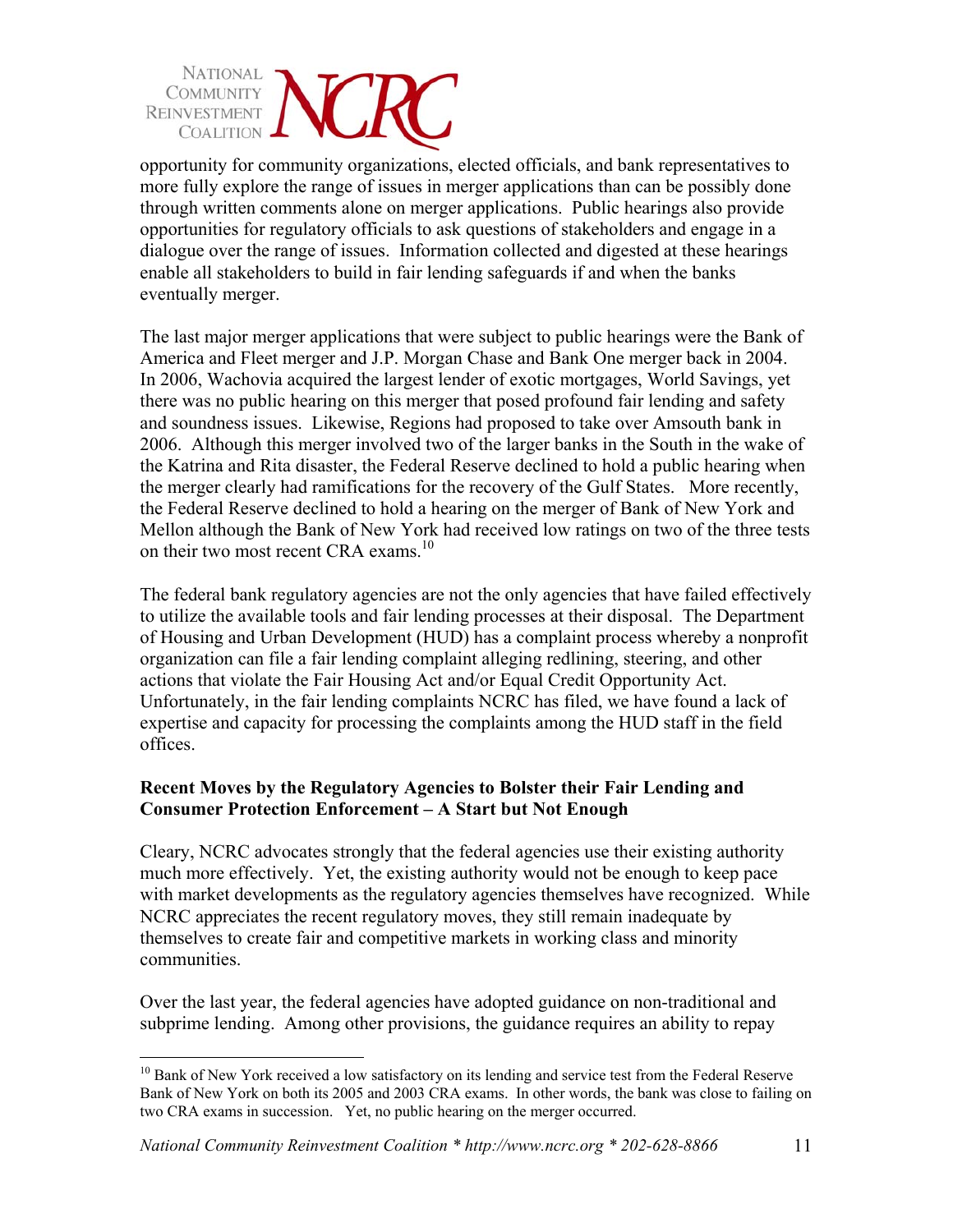

analysis for adjustable rate mortgages (ARMs) that is designed to eliminate the dangerous practice of assessing ability to repay on the initial low teaser rate. The subprime guidance also encourages lenders to terminate prepayment penalties 60 days before the expiration of teaser rates so that borrowers can refinance if the upward adjustment of interest rates creates unaffordable loans. Pursuing the standards in these guidance, the Federal Deposit Insurance Corporation (FDIC) and Office of Thrift Supervision (OTS) recently announced settlements with Fremont Investment and Loan and AIG, requiring these lenders to end abusive practices. While the guidance and settlements are consumer protections matters instead of explicit civil rights enforcement, they will nevertheless benefit minorities and other protected classes that have been receiving a disproportionate amount of abusive loans.

Even assuming that federal regulatory oversight was vigorous and consistent (which it is not), the federal regulatory agencies would have difficulties covering lending that originated with mortgage brokers. It is estimated that mortgage brokers process about 70 percent of the loans in the industry. While the federal agencies have advised lenders in various guidance that the must conduct due diligence regarding brokers with whom they do business, little evidence exists that the federal agencies have been able to effectively deter banks and thrifts from engaging with unscrupulous brokers.

Since federal agencies have had difficulties indirectly policing brokers, it is encouraging that the Federal Reserve Board, the Office of Thrift Supervision, and state regulatory agencies announced a pilot program on July 17 that would conduct coordinated examinations of banks, their non-depository subsidiaries, and brokers with whom they do business. Independent state-licensed lenders would also be entities examined under this program, which would scrutinize compliance with anti-discrimination laws and consumer protection statutes. Lest we get too excited about this program, we must remember that the media reports that about twelve lending institutions will be examined during the initial phase of the program. The initial and tentative nature of this program makes it clear that current fair lending and consumer protection oversight has only reached a segment of the lenders in the industry and that enormous strides need to be made in order to ensure a fair and competitive market for traditionally underserved populations.

While some federal agencies have embarked on a program to cooperate with their state counterparts, media accounts reveal that the Office of Thrift Supervision is working on proposed rules to define and prohibit unfair and deceptive practices on the part of thrift institutions. Congress has likewise applied considerable pressure on the Federal Reserve Board to prohibit unfair and deceptive practices for all lending institutions in the industry through their authority under the Homeownership and Equity Protection Act and the Federal Trace Commission Act. Federal Reserve Chairman Bernanke indicated last week that the Federal Reserve will be proposing rules regarding unfair and deceptive practices.

Steering a borrower qualified for a prime or market rate loan into a high-cost loan is one insidious practice that needs to be defined as unfair and deceptive under OTS and Federal Reserve rulemaking. FDIC Chairman Sheila Bair in testimony earlier this year suggested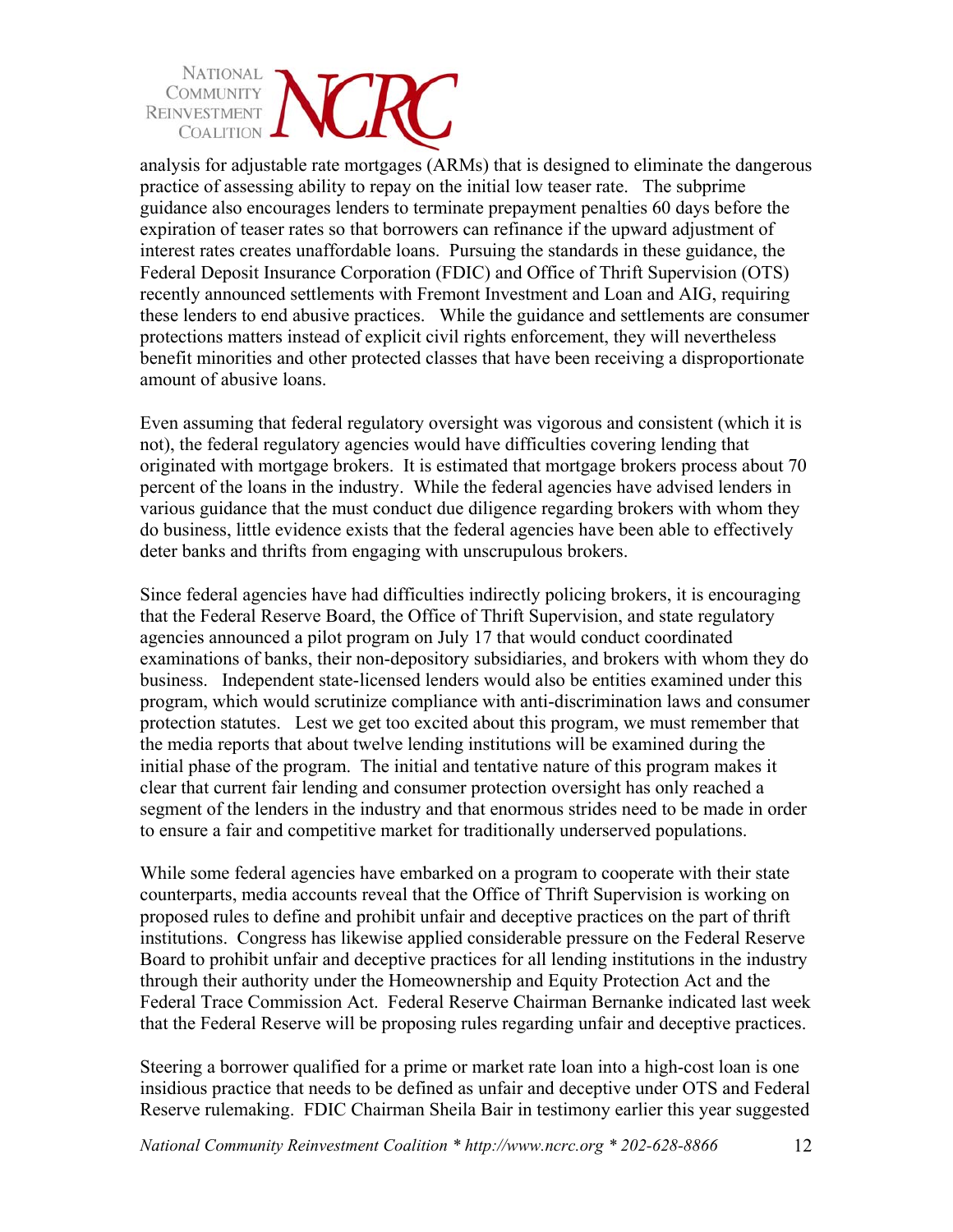

that many of the borrowers in ARM loans with rapidly rising rates could have qualified for lower cost fixed-rate loans.

#### **Need for a Strong National Anti-Predatory Lending Bill**

Even if the federal agencies rigorously implemented their recently adopted rules and their proposed rules (and rules rumored to be proposed soon), a strong national anti-predatory bill is essential. Simply, put the federal banking agencies cannot write rules under existing authority that will cover all parts of the lending industry. Moreover, it is unlikely the new federal-state pilot program will be expanded sufficiently to effectively police the business relationships of the thousands of brokers and state-regulated nondepository institutions with banks and thrifts. In addition, appraisers, servicers, and secondary market investors are not held accountable by federal bank regulation and are not covered sufficiently by existing federal law.

Abuses by an array of actors in the financial industry are too commonplace and new civil rights and consumer protection issues are constantly emerging. For example, since minorities and protected classes have been disproportionately targeted by predatory lenders, servicers and secondary market investors themselves risk engaging in discriminatory acts if they selectively foreclose upon minorities and protected classes. It is not clear which regulatory agency would apply the Fair Housing Act and the Equal Credit Opportunity Act to servicers and secondary market investors, suggesting a gap in existing enforcement that would allow discrimination to be practiced by other segments of the financial industry.

NCRC reiterates our position stated in previous Congressional testimony that S. 1299, the Borrowers Protection Act of 2007, represents a starting point for a comprehensive national anti-predatory bill. Rep. Ellison's bill, H.R. 3018, or the Fairness for Homeowners Act of 2007, also contains a number of strong provisions. Provisions from S. 1299 and H.R. 3081 need to be combined with the best provisions from state antipredatory law and provisions from bills introduced in previous Congressional sessions (such as anti-predatory bills introduced by former Senator Sarbanes and Representatives Miller, Watt, and Frank) in order to produce a comprehensive bill that prevents abuse from all segments of the industry. Finally, in our recommendations below we also describe how modernizing CRA will decrease disparities in lending and improve the equity and efficiency of lending markets for traditionally underserved communities.

A comprehensive anti-predatory bill would preserve and expand the private right of action. When regulatory oversight fails, the individual must have the right to sue in a court of law. While mandatory arbitration is on its way out as an industry practice, it is time to eliminate these unfair and lopsided non-judicial procedures through a national anti-predatory law that applies to all actors in the financial industry.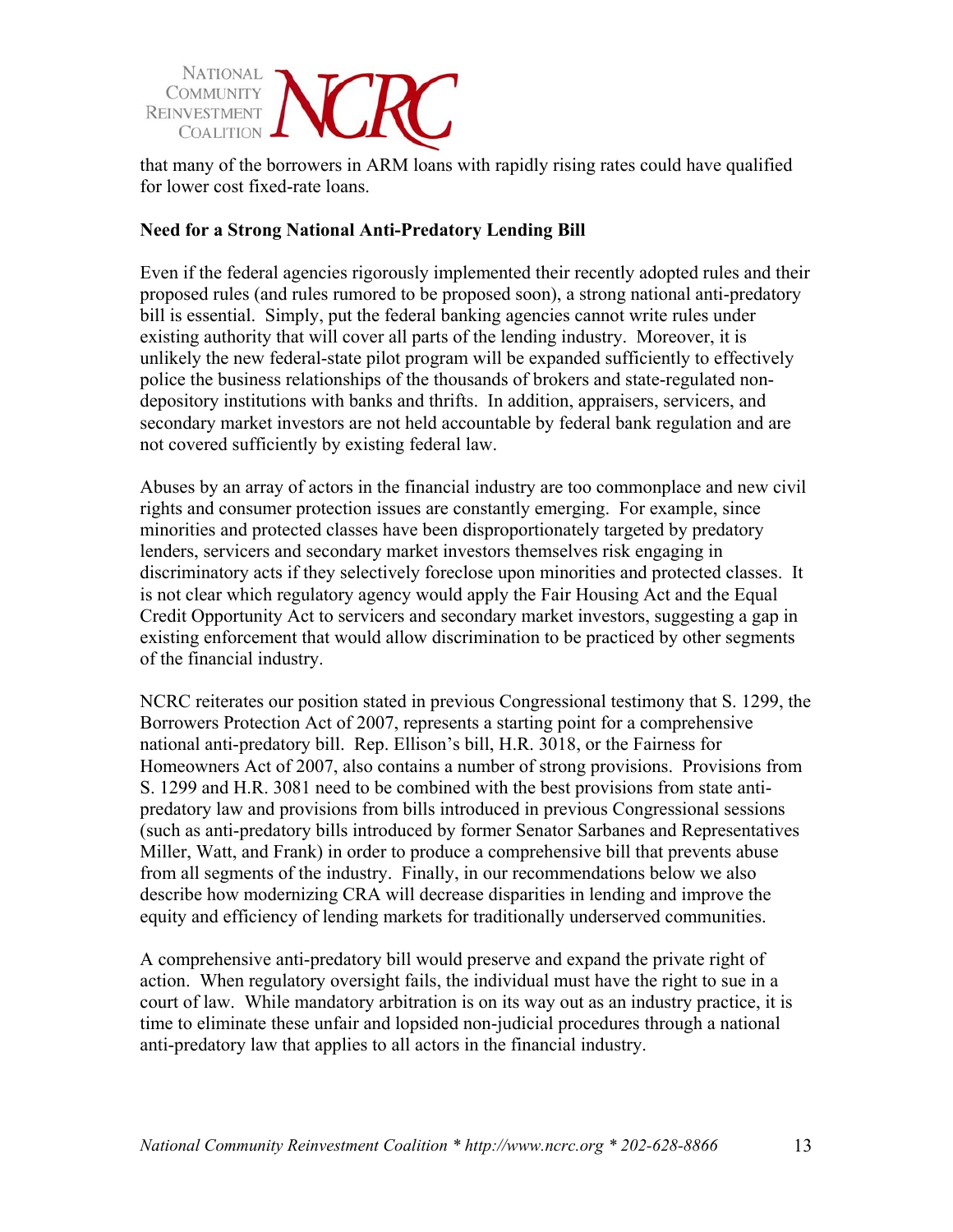

#### **Conclusion**

NCRC has asserted in this testimony that strenuous regulatory oversight and transparency is needed in order to create equitable and efficient markets that offer full product choice in minority and working class communities. HMDA data has been a powerful tool promoting transparent markets and removing a veil of secrecy that had allowed lenders to engage in blatant acts of discrimination. Yet, discriminatory practices have shifted to more subtle forms. Instead of widespread redlining and outright rejections of applicants due to their protected status, a more subtle form of discrimination involves charging higher interest rates and fees than is warranted based on creditworthiness. The new pricing data assists in uncovering discriminatory pricing, but the new pricing data by itself remains incomplete. Because HMDA data do not allow for the observation of fee gouging or dangerous risk layering involving high loan-to-value ratios and reduced documentation lending, unscrupulous lenders can continue to exploit financially vulnerable consumers. Until HMDA data includes more key underwriting variables and loan terms and conditions, the abusive parts of the industry will be one step ahead of the general public in inventing new methods for deceptive and usurious lending.

A more complete publicly available database would empower regulatory agencies and nonprofit agencies acting as private attorney generals to engage in fair lending and consumer protection enforcement. Regulatory agencies, on their part, need to be much more aggressive in using their existing tools such as fair lending reviews, discrimination settlements, CRA, and merger application reviews. They also need to augment their regulations beyond the non-traditional and subprime guidance issued this year. The pilot program involving the federal and state regulatory agencies is an infant version of the type of regulatory enforcement that is needed to adequately police the nation's mortgage brokers and their relationships with lenders.

Some have suggested that Congress create a new regulatory agency whose mission is devoted to enforcing anti-discrimination, community reinvestment, and consumer protection laws designed to create viable and healthy markets for minorities, women, the elderly and working class Americans. Congress should consider seriously this option if the rights of millions of the nation's most vulnerable families to fair treatment in the financial markets continue to be overlooked.

## **Specific Recommendations**

#### *Comprehensive Anti-Predatory Lending Legislation*

Since NCRC's data analyses revealed a disproportionate amount of high-cost lending targeted to vulnerable borrowers and communities, Congress must respond by enacting comprehensive anti-predatory lending legislation along the lines of bills introduced by Representatives Watt, Miller, Frank, Ellison and Senator Schumer. Only a national bill can apply to the entire range of institutions in the industry from mortgage brokers,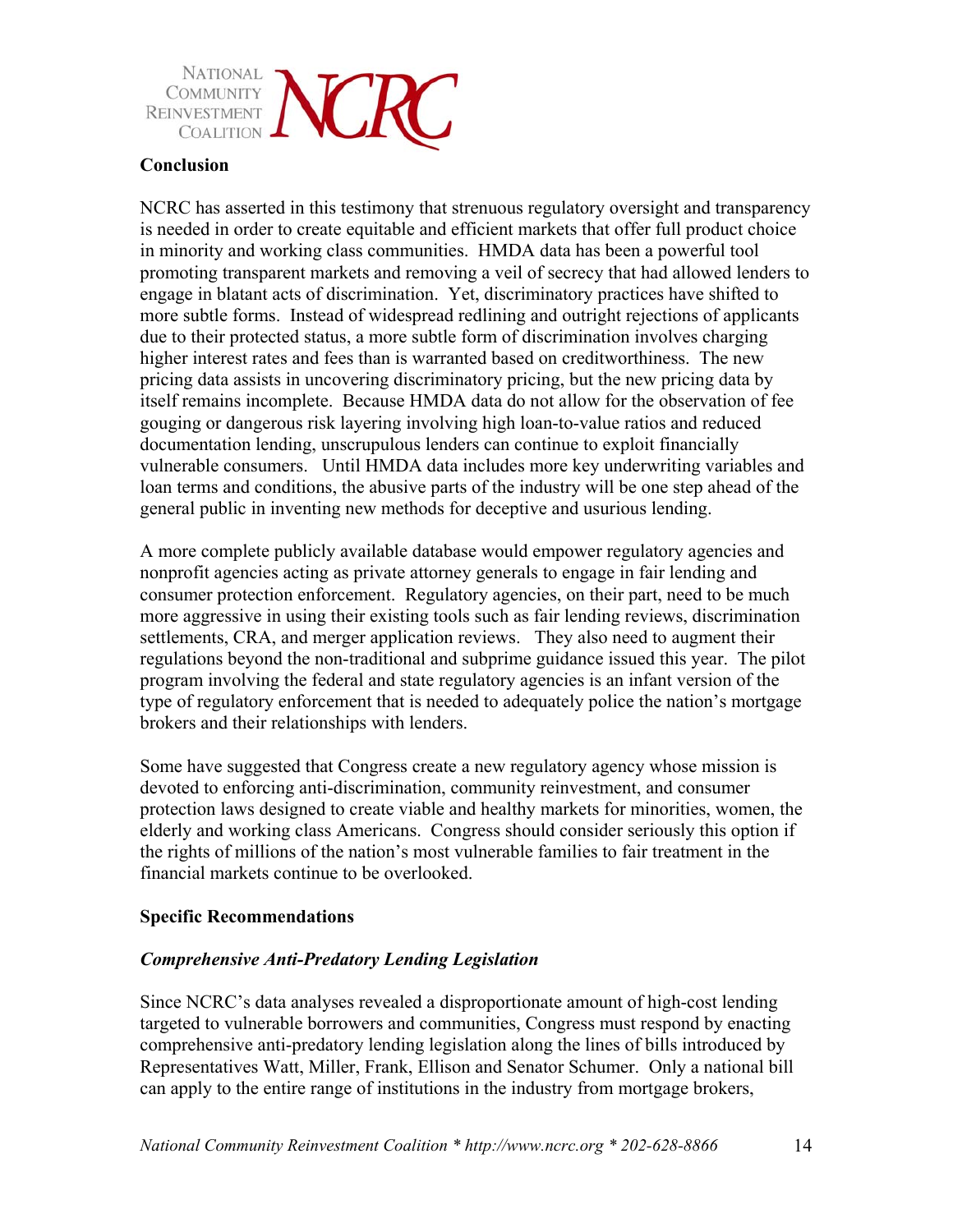

mortgage companies, banks, appraisers to servicers and secondary market investors including Government Sponsored Enterprises.

Senator Schumer has recently introduced S. 1299, or the Borrower's Protection Act of 2007, that would require lenders to assess a borrower's ability to pay a loan at the maximum possible rate during the first seven years of the loan. This procedure eliminates the dangerous practice of qualifying a borrower based on a low "teaser" rate in place during the first two or three years of the loan. The bill would also prohibit steering or price discrimination by making it illegal for lenders to refer borrowers to loans that are not reasonably advantageous for them, based on the loan terms for which borrowers qualify. Rep. Ellison's bill, H.R. 3081 or the Fairness for Homeowners Act of 2007, also has a number of solid provisions. In order to form the basis for a comprehensive antipredatory law, S. 1299 and H.R. 3081 need to be augmented to include provisions from the Miller-Watt-Frank bill and the strongest state anti-predatory laws. A private right of action needs to be preserved and expanded upon by national anti-predatory law.

## *Enhance the Quality of HMDA Data*

NCRC believes that Congress and the Federal Reserve Board (which implements the HMDA regulations) must enhance HMDA data so that regular and comprehensive studies can scrutinize fairness in lending. Specifically, are minorities, the elderly, women, and low- and moderate-income borrowers and communities able to receive loans that are fairly priced? More information in HMDA data is critical to fully explore the intersection of price, race, gender, and income.

The first area in which HMDA data must be enhanced is fee and pricing information for all loans, not just high-cost loans. In order to detect fee gouging, HMDA must contain information on the total amount of fees that must be reported on the good faith estimate and the HUD-1 form provided to the borrower one day before closing. The interest rate movements in 2005 demonstrate the confusion associated with classifying the loans that currently have price information reported. Economists as well as the general public do not know whether to call the loans with price reporting, "subprime," "high-cost," or some other name. If price was reported for all loans, the classification problems would be lessened. All stakeholders could review the number and percentages of loans in all the price spread categories. The most significant areas of pricing disparities could be identified with more precision. Moreover, loan terms such as whether the loan was fixed and/or adjustable rate (with information on the length of time in which the initial rate was in effect) is needed to more fully understand the price of the loans.

Since NCRC's previous work found significant lending disparities for neighborhoods with large concentrations of senior citizens after controlling for creditworthiness, we believe that it is important to include the age of the borrower in the HMDA data. More refined analysis can then be conducted, which would be critical for fair lending enforcement. Also, a data field indicating if the loan started with a broker, mortgage company, or depository institution would enable federal agencies and the general public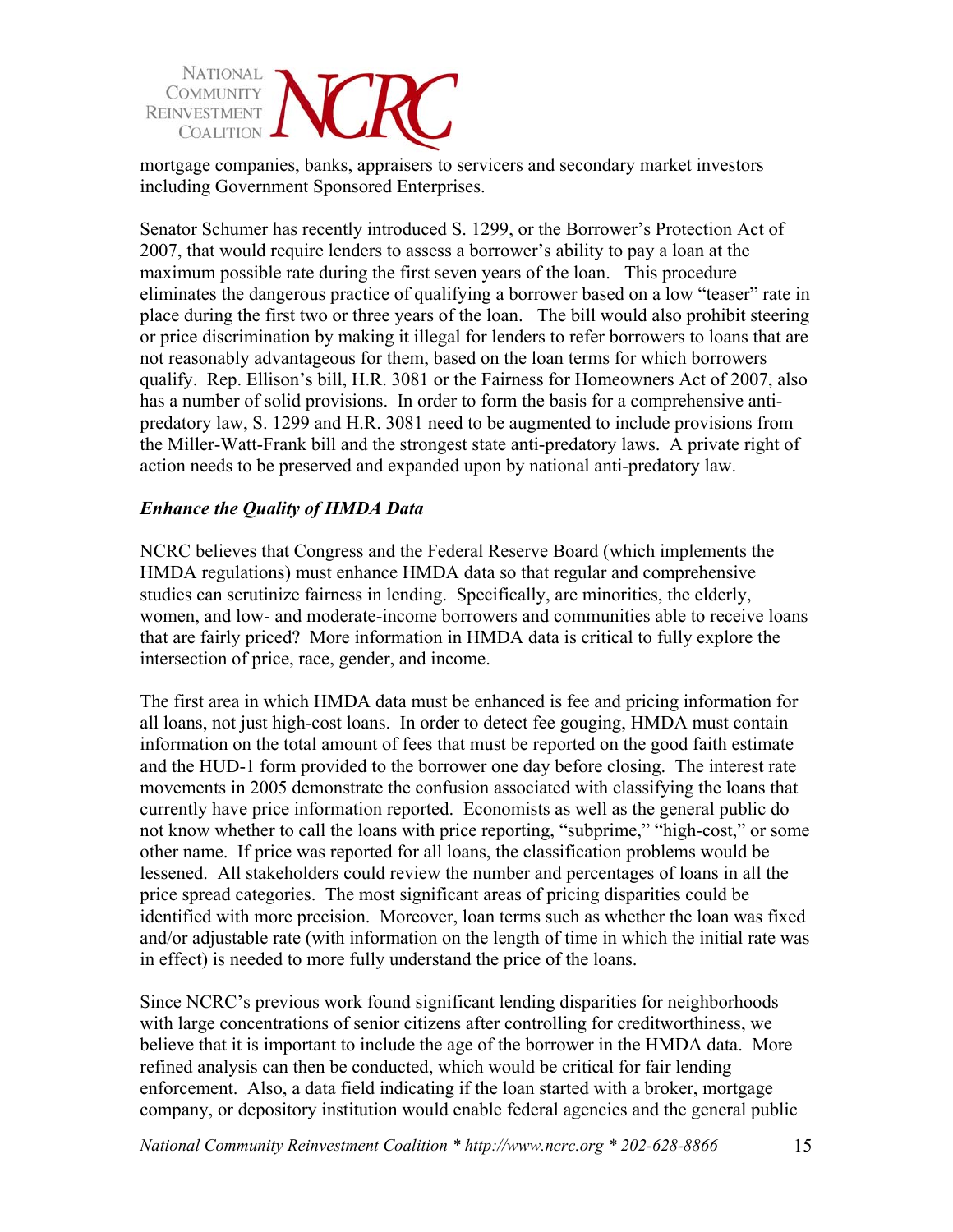

to assess the fair lending performance of different parts of the industry with much more precision.

HMDA data must contain credit score information similar to the data used in NCRC's *Broken Credit System* report released in the winter of 2003. For each HMDA reportable loan, a financial institution must indicate whether it used a credit score system and if the system was their own or one of the widely used systems such as FICO (a new data field in HMDA could contain 3 to 5 categories with the names of widely-used systems). The HMDA data also would contain one more field indicating which quintile of risk the credit score system placed the borrower. Another option is to attach credit score information in the form of quintiles to each census tract in the nation. That way, enhanced analyses can be done on a census tract level to see if pricing disparities still remain after controlling for creditworthiness. This was the approach adopted in NCRC's *Broken Credit System* and in studies conducted by Federal Reserve economists.

HMDA data must contain information on other key underwriting variables including the loan-to-value and debt-to-income ratios. In addition, Senator Reed's bill, S. 1386, would create a database on foreclosures and delinquencies that would be linked with HMDA. This would be an important data enhancement that would help policymakers understand which loan terms and conditions (such as loan-to-value ratios and fixed or ARM) are more likely to be associated with delinquencies and foreclosures.

# *Fair Lending Enforcement Must be More Transparent*

Above, we discuss how many referrals the Federal Reserve has made each year to the primary regulatory agencies of lending institutions exhibiting significant lending disparities based on their HMDA data. In order to make this process more transparent and thereby increase public confidence in the process, the federal agencies should annually report to Congress how many fair lending investigations they conducted, the types of fair lending investigations, and the outcomes of these investigations. This annual reporting should also include information on fair lending compliance exams conducted in conjunction with CRA exams and HUD's processing of fair lending complaints.

The pilot program announced by the federal agencies and state regulators is a start to conducting compliance reviews for all parts of bank holding companies and the brokers with whom they do business, but the pilot program is a very small start. It needs to be expanded exponentially. Congress should receive annual reports on this federal and state coordinated effort regarding fair lending and consumer compliance reviews.

## *Additional Support for Fair Housing Agencies*

HUD's Fair Housing Assistance Program (FHAP) and the Fair Housing Initiatives Program (FHIP) provides funds for state agencies and nonprofit organizations, respectively, to engage in anti-discrimination enforcement, complaint processing,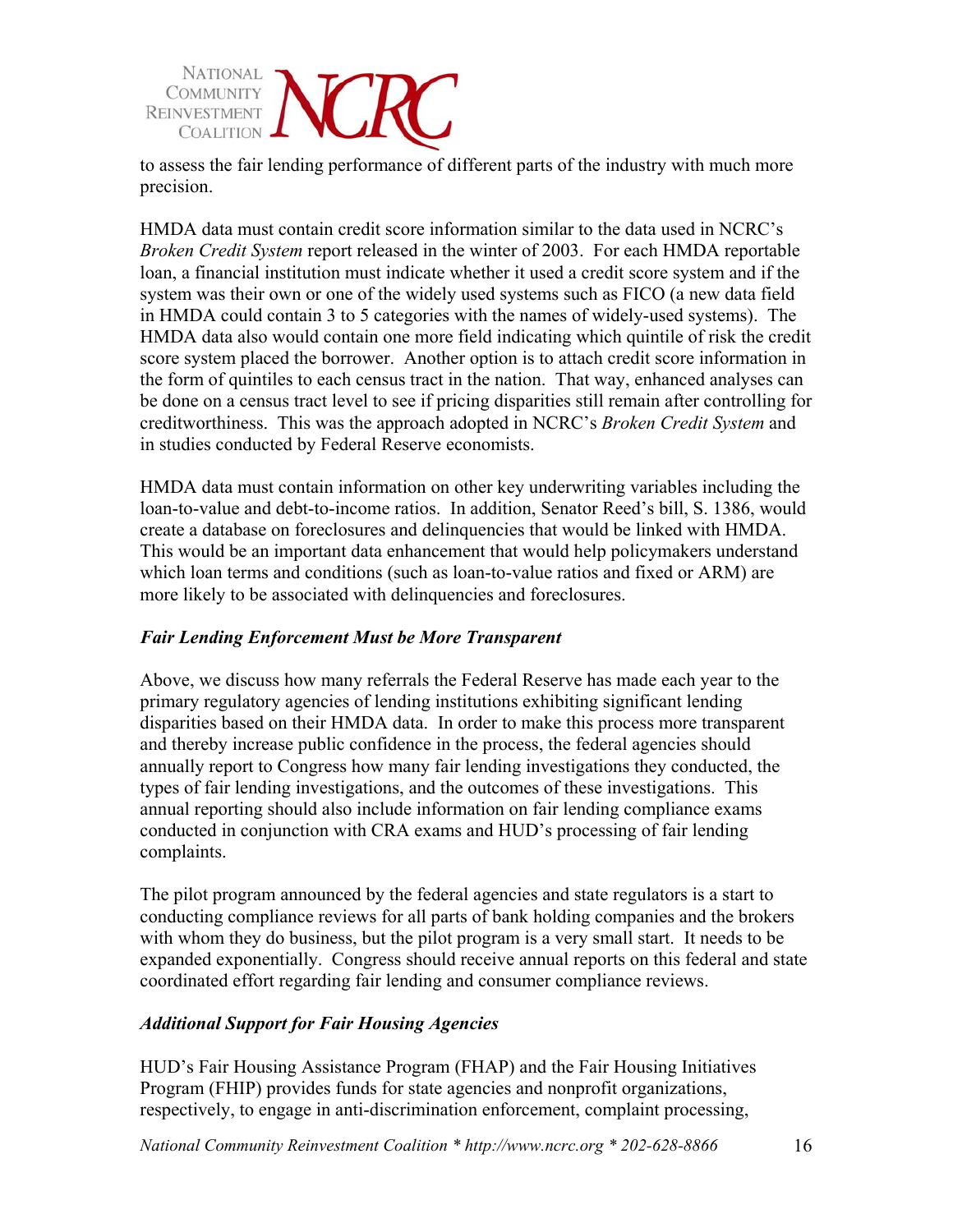

education and outreach activities. For Fiscal Year 2008, HUD is requesting \$55 million for the programs. NCRC believes that the annual appropriation should be at least double that amount, given the significant fair lending disparities revealed by HMDA data.

# *Public Hearings for Mergers*

 $\overline{a}$ 

Fair lending enforcement would be heightened significantly if the federal agencies regularly conduct public hearings, especially for the largest mergers in the country. Public hearings provide vital opportunities for all stakeholders to dialogue concerning fair lending and CRA issues and how to reduce lending disparities. As noted above, the federal agencies have shied away from conducting hearings in the last few years. A few years ago, the Office of Thrift Supervision had a regulatory requirement that a meeting involving the merging lenders and community groups be conducted by the agency if a member of the public requests the meeting in its comment letter. A regulatory or statutory requirement similar to the OTS procedure needs to be adopted for merger applications. When a significant number of members of the general public indicate that the merger will have significant fair lending and CRA impacts, the federal agency should hold a hearing to seriously consider and resolve these issues.

# *Strengthen CRA by Applying It to Minority Neighborhoods and All Geographical Areas Lenders Serve*

In order to increase prime lending for minority borrowers and reduce lending disparities, CRA exams must evaluate the banks' records of lending to minority borrowers and neighborhoods as well as scrutinizing banks' performance in reaching low- and moderate-income borrowers and neighborhoods. If CRA exams covered minority neighborhoods, pricing disparities in these neighborhoods would be reduced. The Federal Reserve Board, in its review of HMDA data, found that bank lending exhibited fewer disparities in geographical areas covered by their CRA exams than in areas not covered by their exams.<sup>12</sup> CRA's mandate of affirmatively meeting credit needs is currently incomplete as it is now applied only to low- and moderate-income neighborhoods, not minority communities.

CRA must also be strengthened so that depository institutions undergo CRA examinations in all geographical areas in which they make a significant number of loans. Currently, CRA exams assess lending primarily in geographical areas in which banks have their branches. But the overlap between branching and lending is eroding with each

<sup>&</sup>lt;sup>12</sup> Avery, Robert B., Glenn B. Canner, and Robert E. Cook, "New Information Reported under HMDA and Its Application in Fair Lending Enforcement." *Federal Reserve Bulletin*, Summer 2005. Avery, Robert B., Kenneth P. Brevoot, and Glenn B. Canner, "Higher-Priced Home Lending and the 2005 HMDA Data," *Federal Reserve Bulletin*, September 2006.